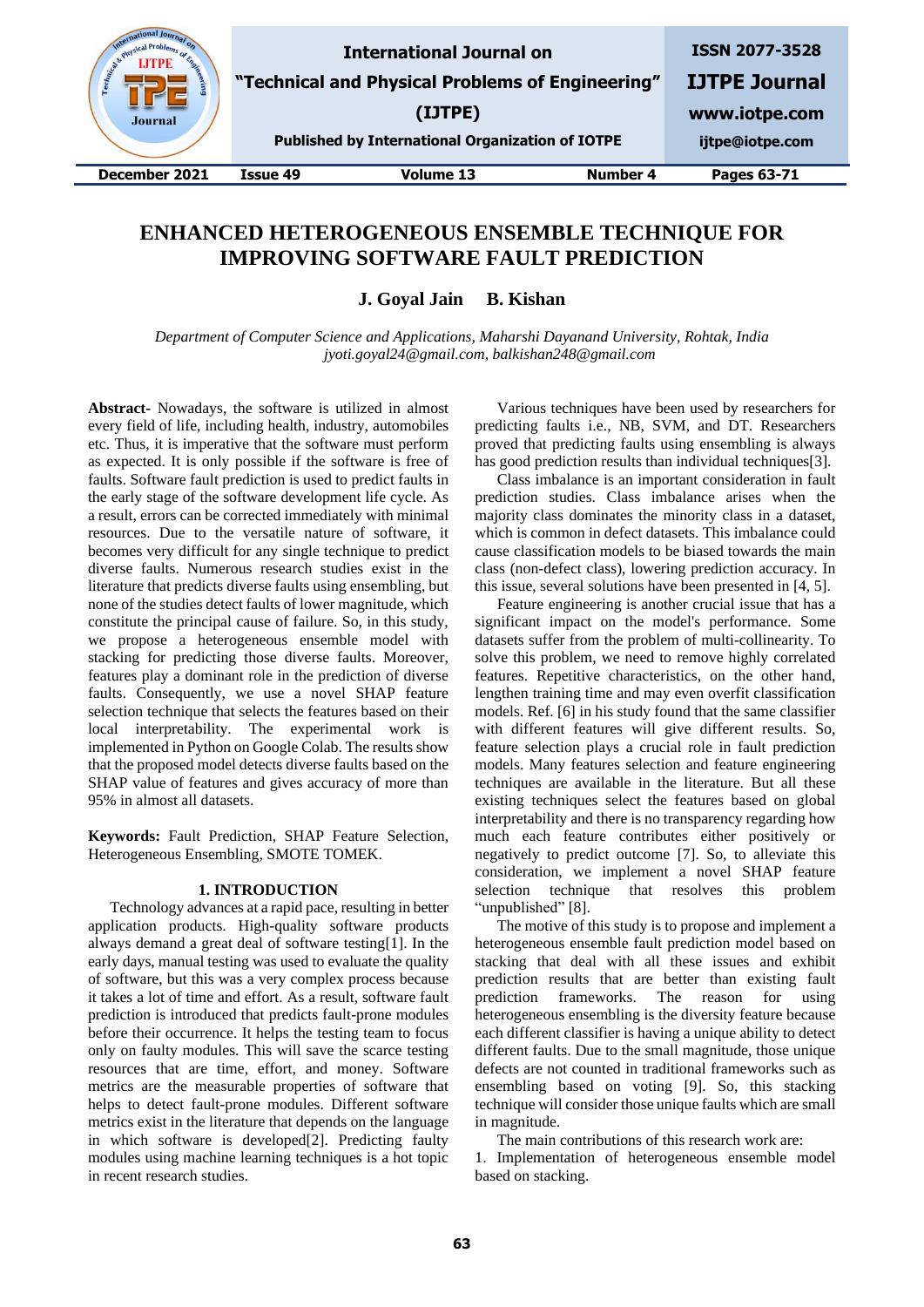2. Handling class imbalance using hybrid technique SMOTE + Tomek.

3. Implementation of novel SHAP features selection technique.

4. Statistical tests is performed to compare the proposed model with standalone base classifiers.

The remaining section of this research work is laid out in the following way: Section 2 presents the recent ensemble based fault prediction studies; section 3 discusses the materials and methods being used. Section 4 includes a detailed explanation of the experimental results. The statistical significance and threats to the validity of the proposed model are presented in sections 5 and 6; in section 7 we discuss the conclusion and future scope.

## **2. LITERATURE REVIEW**

In this section, the recent research work based on ensembling for the prediction of faults will be discussed. A recent study was performed where SMPSO-HS-AdaBoost, an intelligent fusion technique is proposed that combines sampling, feature selection, and classification approaches together. To alleviate the feature redundancy problem, the researcher employs AdaBoost classification based on hybrid sampling and particle swarm optimization based on subgroup migration feature selection [10].

[In](https://sciprofiles.com/profile/1392254) another study, a solution for the filter rank selection problem where multiple diverse filter methods are applied independently to obtain the required result. DT and NB are used as a classifier to implement the proposed filter technique. The result proves that the proposed model performs better than the traditional rank-based models [11]. A study where Bootstrap aggregating ensemble learning technique for software defect prediction is proposed. This technique is implemented on objectoriented modules. The accuracy, recall, precision, Fmeasure, and AUC-ROC efficiency of the suggested technique are compared to those of several competent machine learning algorithms.

The proposed strategy out performed existing approaches based on simulation results and performance comparisons [12].

Another sequential ensemble model for the prediction of software faults was presented. Eight datasets of the promise data repository are used to empirically evaluate the results of the proposed model. The results are better than the established models [13]. A comparative study was performed, where twenty-one classifiers from five categories are applied to five open source applications to find the best classifier with Object-Oriented metrics. MATLAB's classification Learner App was used to test multiple classification models. Bagging trees and SVM are found to be the best predictors among twenty-one classifiers [14].

Another fault prediction framework that employs the Multi-Filter feature selection technique and the MLP as the classifier was proposed. The results are calculated both by using and without using over sampling technique. The results proved that the framework using oversampling technique provides better results than without oversampling [15]. A comparative study was performed where the classification results using random forest are compared with SVM, backpropagation NN, and D Trees. Random forest is performing better than other classifiers [16].

## **3. MATERIAL AND METHODS**

## **3.1. Datasets Description**

Six available benchmark datasets from PROMISE Data Repository and GitHub [17]are used to aid replication and verification of our investigations. These datasets are gathered from real NASA software programs that are based on spacecraft instruments, storage management, and soon. These datasets are written in C or C++ language. Table 1 provides a full description of these datasets.

Table 1. Description of datasets

| Name of<br>dataset | ∟anguage | $#$ of<br>Attributes | $#$ of<br>Modules | # of Non<br>Defects | # of<br>Defects | % of Non<br>Defects | $%$ of<br>Defects | Imbalance<br>Ratio |
|--------------------|----------|----------------------|-------------------|---------------------|-----------------|---------------------|-------------------|--------------------|
| arl                |          | 31                   | 121               | 112                 |                 | 93%                 | 7%                | 8.04%              |
| Camel 1.6          | $C++$    | 24                   | 965               | 776                 | 189             | 80%                 | 20%               | 24%                |
| MW1                |          | 38                   | 253               | 226                 | 27              | 89%                 | 1%                | 12%                |
| PC1                |          | 22                   | 1109              | 1032                | 77              | 93%                 | 7%                | 7%                 |
| PC <sub>2</sub>    |          | 37                   | 745               | 729                 | 16              | 98%                 | 2%                | 2%                 |
| Xerces 1.3         | $C++$    | 24                   | 453               | 241                 | 212             | 53%                 | 47%               | 88%                |

## **3.2. Methodology**

In this section, we discuss the methodology we use to implement our proposed framework mentioned in the paper [18]. The success of any machine learning model depends upon the data quality we use to train our models [19]. So, our first task is to pre-process the data by handling missing values, discretizing categorical features, and handling outliers [20, 21]. After that, we check whether the dataset is balanced or not. If the data is unbalanced, we oversample minor labels to make the data more balanced.

To combat with class imbalance in our research, we apply the SMOTE  $+$  Tomek approach. Then we use chisquare, manual correlation, and a novel SHAP feature selection technique to select features. The Min-Max scaling approach is used to normalise the features. Then, to predict faulty software modules, we use our suggested stacking-based heterogeneous ensembling technique. All these experiments are conducted on Goggle Colab using python. The framework of our model is described in Figure 1.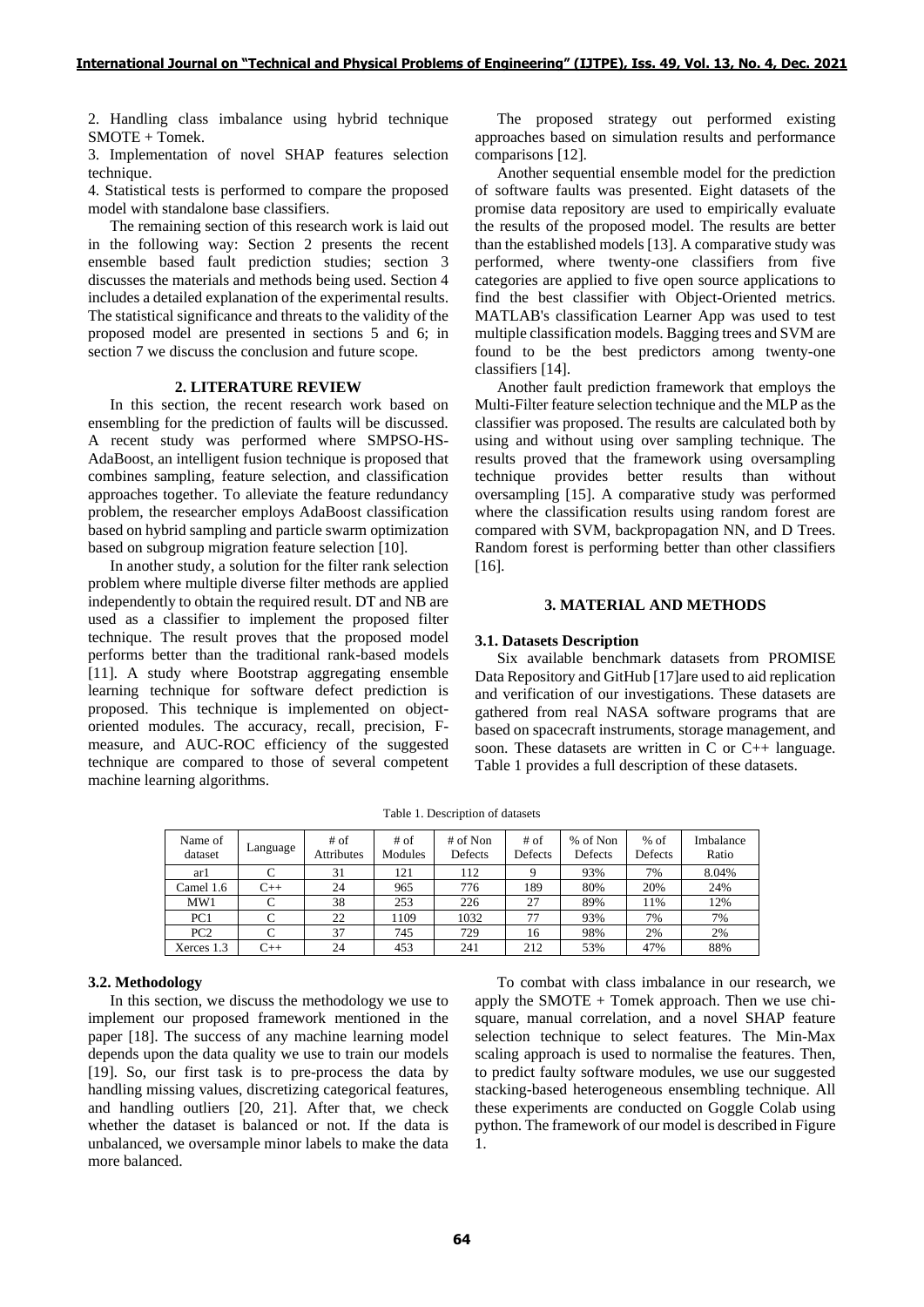

Figure 1. Framework of our proposed methodology

The following section briefly describes the tasks we perform for the implementation of our model:

#### **3.2.1. Data Pre-Processing Step**

Data pre-processing is one of the crucial steps of any fault prediction model. The work seems half done when the pre-processing step is finished. The key tasks we undertake as part of data pre-processing are mentioned below.

## **3.2.1.1. Handling Missing Values and Feature Scaling**

Almost all real-world data have some missing value columns. After analysing our fault dataset, we also find some missing value columns; to fill these missing values we replace them with the mean of that column. The distribution of values of attribute total loc of dataset ar1 is mentioned in Figure 2. These feature values are of different magnitude and the feature that has a high magnitude will dominate the prediction result, so we normalize those features using the min-max scaling technique to take all features on the same scale. The values of features after scaling are mentioned in Figure 3.



Figure 2. Frequency distribution of total\_loc of dataset ar1



Figure 3. Magnitude of features after min-max scale

## **3.2.1.2. Handling Outliers**

All values that are highly dispersed from the mean value are called outliers and it negatively affects the performance of the model. Figure 4 signifies that almost all features are having outliers. To remove those outliers, we replace the outlier values with the median of that attribute. The attribute hastead\_effort after the removal of outliers is shown in Figure 5.



Figure 4. Boxplot of features of dataset ar1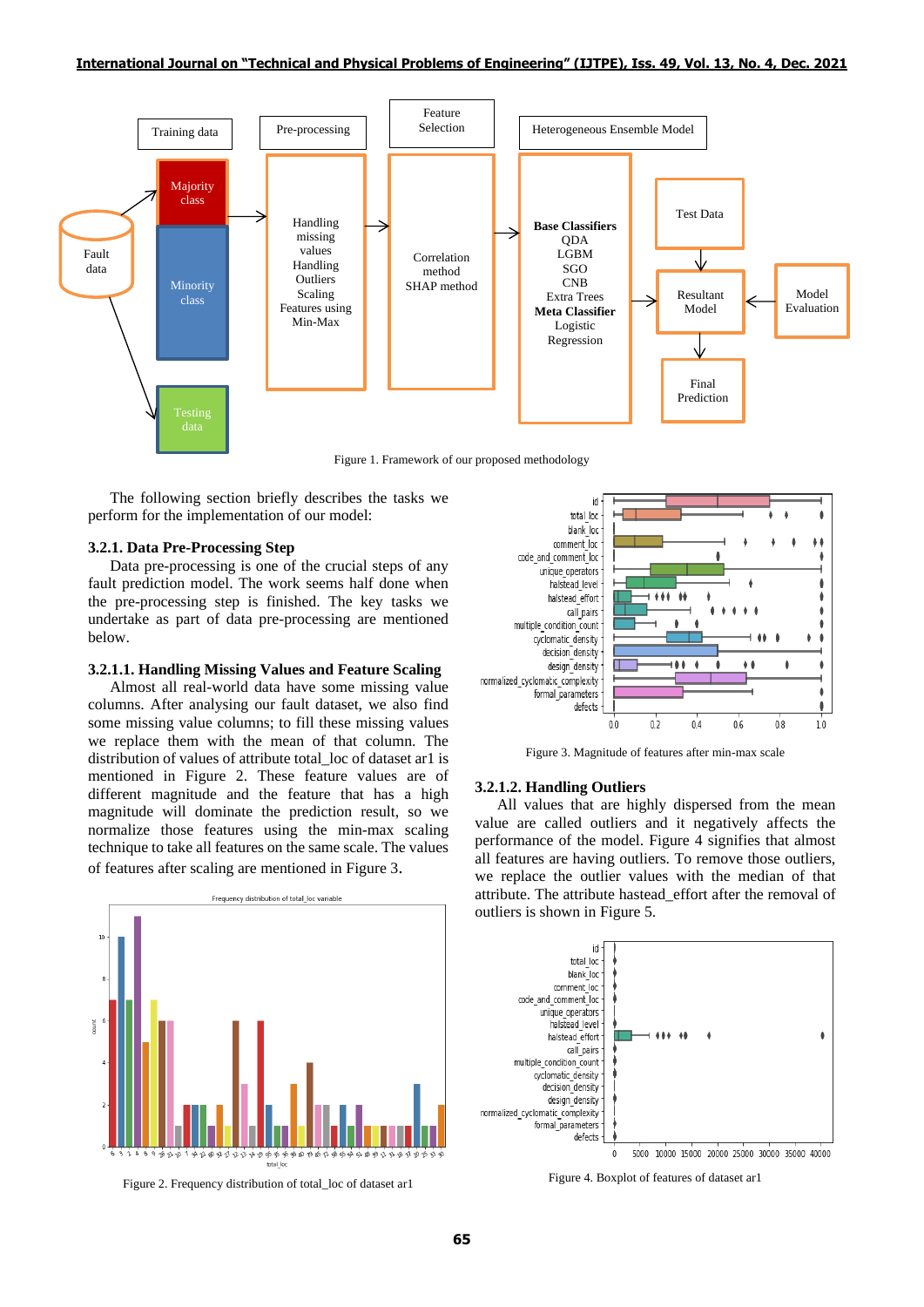

Figure 5. Boxplot of halstead\_effort after outlier removal

#### **3.2.1.3. Handling Class Imbalance**

The majority of the datasets available for software fault prediction are highly imbalanced. The distribution of defects of dataset ar1 is mentioned in Figure 6. To balance data sets, we use a hybrid resampling methodology called SMOTE + Tomek "unpublished" [22]. The distribution of class labels after performing SMOTE + Tomek is shown in Figure 7.



Figure 6. Distribution of defects of dataset ar1



Figure 7. Defects distribution after SMOTE + Tomek



Figure 8. Relation between mcc and defects

## **3.2.2. Feature Selection**

Feature selection is the process of identifying the most important characteristics from a dataset and uses those features for predicting faults. Based on Figure 8, there is no relation between multiple\_condition\_count and defects. A huge number of irrelevant features exist in the data that will exponentially increase training time and raises the risk of over fitting models [23]. In this research work, we have used three different feature selection techniques i.e., chisquare technique, correlation-based technique, and a novel SHAP feature selection technique to find optimal features to give better results. These are briefly discussed below.

## **3.2.2.1. Correlation-Based Feature Selection Technique**

CFS [24] is a well-known technique for determining the importance of features by calculating the correlation between features and target class, as well as between features and other characteristics. Figure 9 shows the correlation matrix of dataset ar1. The yellow section shows the highly correlated features.

#### **3.2.2.2. SHAP Technique**

SHapley Additive exPlanations technique is the novel technique for feature selection. It increases the transparency in the prediction process. The major benefits of SHAP are global interpretability means it helps us to know the contribution of each predictor in the whole population, local interpretability where it finds the predictor's contribution on each observation. The third benefit is the SHAP value can be identified for any treebased model. Figure 10 describes the contribution of each feature based on the SHAP value. The ranking of features is mentioned in Figure 11. The red line shows the positive contribution of the feature where the blue line shows the negative contribution. The contribution of features on first observation of dataset ar1 is presented in Figure 12.

## **3.2.3. Fitting Base Models and Meta-Models**

In our research work, we have selected the base models based on their diversity; it means they belong to different classification categories. Therefore, their prediction capability will be different. Each base classifier will detect unique and different kinds of faults. The base classifier we select is described below.

#### **3.2.3.1. Quadratic Discriminant Analysis (QDA)**

QDA is always attractive because it finds solutions for those classification problems that are not linearly separable. It works on multiclass problems and provides better predictions.It needs no hyper-parameter tuning [25].

## **3.2.3.2. Light Gradient Boosting Method (LGBM)**

Light GBM is a tree-based gradient boosting method that can be used for classification and other machine learning problems. It gives higher accuracy than another boosting algorithm because it splits the tree leaf-wise. Therefore, it gives fast results and is named "Light", "unpublished" [26].

#### **3.2.3.3. Stochastic Gradient Descent (SGD)**

Stochastic gradient descent abbreviated as SGD is an iterative algorithm used to find the optimal parameters for the model. It works better on the massive dataset and gives fast results than gradient and batch gradient descent [27].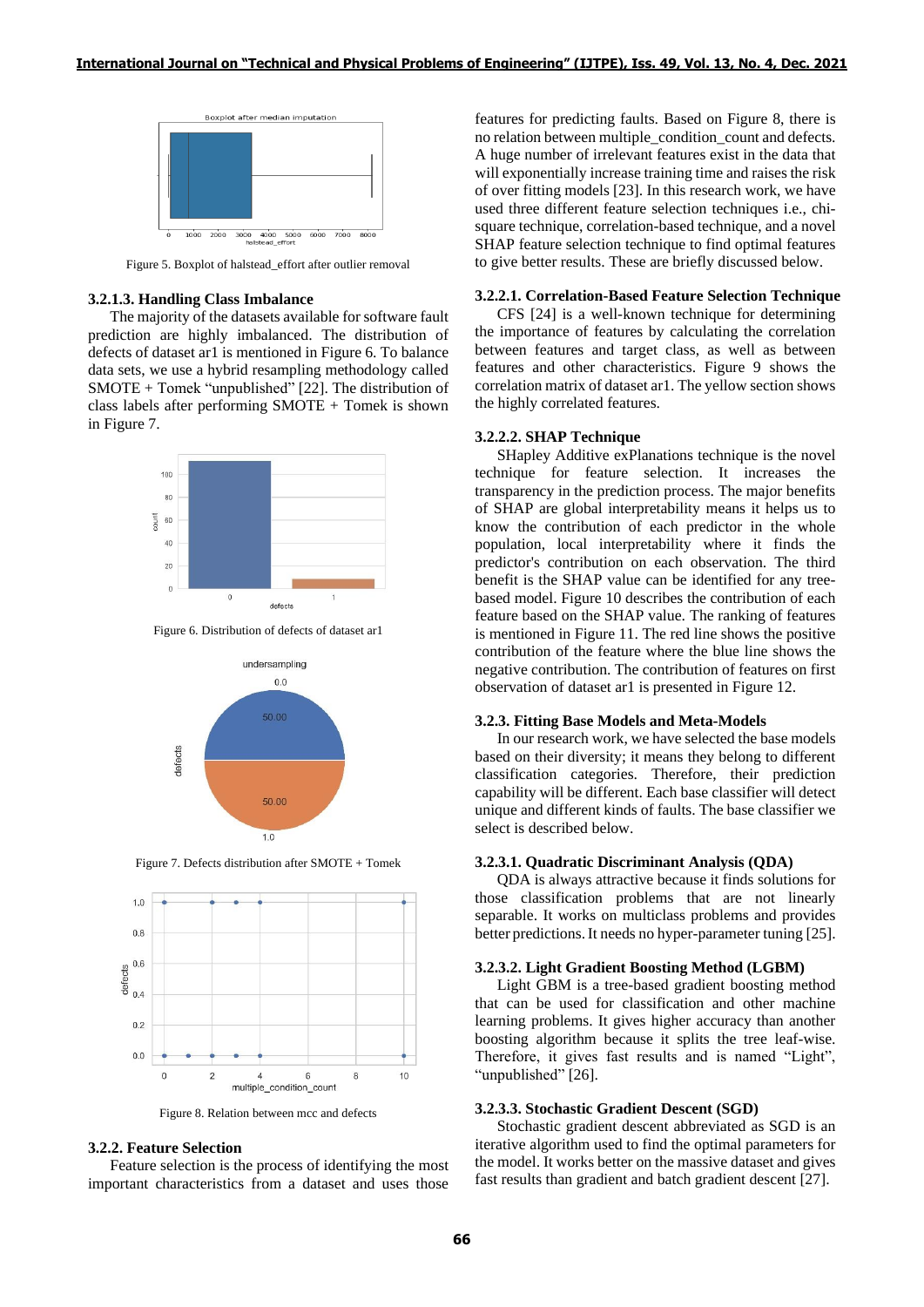

Figure 9. Correlation matrix of dataset ar1







Figure 11. Ranking of features based on SHAP value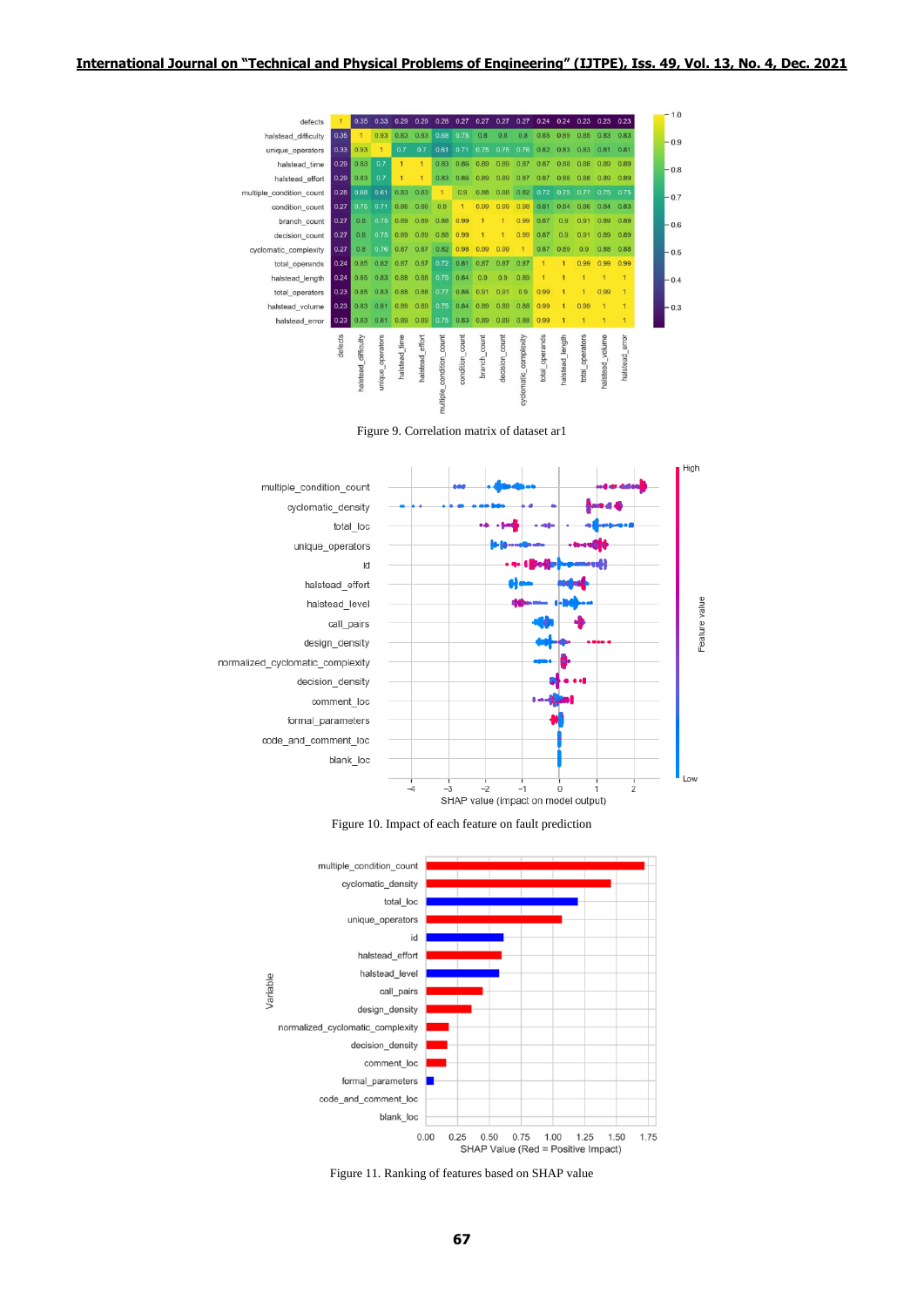

Figure 12. Features contribution on observation 1

#### **3.2.3.4. Complement Naive Bayes (CNB)**

Complement Naive Bayes works better with imbalanced datasets. As the name suggests, for each class it finds the probability of observation. So the smallest value indicates the highest probability of observation belonging to that class "unpublished" [28].

## **3.2.3.5. Extremely Randomized Trees Classifier (Extra Tree Classifier)**

Extra Trees Classifier is a form of ensemble learning algorithm that outputs a classification result by aggregating the results of several de-correlated decision trees collected in the "forest" [29].

#### **3.2.3.6. Meta-Model**

Currently, the most prevalent learning strategy as a meta-classifier is logistic regression [30]. So, in our work, we also use logistic regression as a meta-classifier.

#### **3.3. Performance Evaluation Step**

Performance evaluation is the important step for accessing the performance of any defect prediction model. In this research work, the following performance metrics are used to evaluate the efficiency of the model. All these metrics are defined in [31].

#### **3.3.1. Accuracy**

Accuracy is the base metric for model evaluation. It works better only if the data are balanced. Accuracy (all correct / all) =  $TP+TN$  /  $P + N$ 

#### **3.3.2. Precision**

Precision identifies the actual faulty modules among predicted modules. *Precision* = *TP*/ *TP*+*FP*

#### **3.3.3. Recall**

Recall identifies the actual faulty modules among the faulty modules. *Recall* = *TP* / *P*

#### **3.3.4. F1-Score**

F-measure is calculated based on precision and recall.

#### **3.3.5. MCC**

It is a measure of the quality of binary classifications.

#### **4. RESULTS AND DISCUSSION**

The outcomes of the experiments are described in this section. The results obtained by implementing our model are depicted in tables and it shows that our proposed model gives better results in almost all datasets. Different performance metrics are used to evaluate the performance of the model like accuracy, precision, recall, MCC, f1 score, and ROC AUC. The following Table 2, 3, 4, 5, 6, and 7 depicts the scores of these metrics on dataset ar1, camel 1.6, mw1, pc1, pc2, and xerces. The ROC AUC scores of these datasets are mentioned in Figures 13, 14, 15, 16, 17, and 18.

As we can see the accuracy of the proposed model is more than 90% in all datasets except mw1 and xerces. The MCC value of our model is higher in dataset ar1. The precision is also more than 90%, except for pc2 and xerces. The following figures shows that the ROC AUC value is 1 in ar1 and camel 1.6. The value of 0.99 is achieved in pc1 and pc2. So, the implemented heterogeneous model based on stacking performs better than all existing fault prediction models and standalone base classifiers.

Table 2. Results on dataset ar1

| Classifiers | Accuracy | Recall | Precision | MCC   | F1    |
|-------------|----------|--------|-----------|-------|-------|
| ada         | 0.98     |        |           |       |       |
| lgbm        | 0.97     |        | 0.943     | 0.941 | 0.97  |
| sgd         | 0.909    |        | 0.846     | 0.832 | 0.908 |
| cnb         | 0.833    |        | 0.75      | 0.707 | 0.829 |
| etc         | 0.985    |        | 0.971     | 0.97  | 0.985 |
| stack       | 0.985    |        | 0.971     | 0.97  | 0.985 |

Table 3. Results on dataset camel1.6

| Classifiers | Accuracv | Recall | Precision | <b>MCC</b> | F1    |
|-------------|----------|--------|-----------|------------|-------|
| ada         | 0.618    | 0.364  | 0.741     | 0.275      | 0.592 |
| lgbm        | 0.844    | 0.829  | 0.855     | 0.689      | 0.844 |
| sgd         | 0.614    | 0.855  | 0.577     | 0.26       | 0.59  |
| cnb         | 0.586    | 0.754  | 0.564     | 0.182      | 0.573 |
| etc         | 0.864    | 0.899  | 0.84      | 0.73       | 0.864 |
| stack       | 0.866    | 0.864  | 0.868     | 0.732      | 0.866 |

## **5. STATISTICAL SIGNIFICANCE TEST PROCEDURE**

Statistical testing is used to determine the statistical significance of the model. A pairwise T-test is performed to know the statistical difference between the proposed model and base classifiers. Two hypothesis are framed to determine the difference; Null and Alternate hypothesis.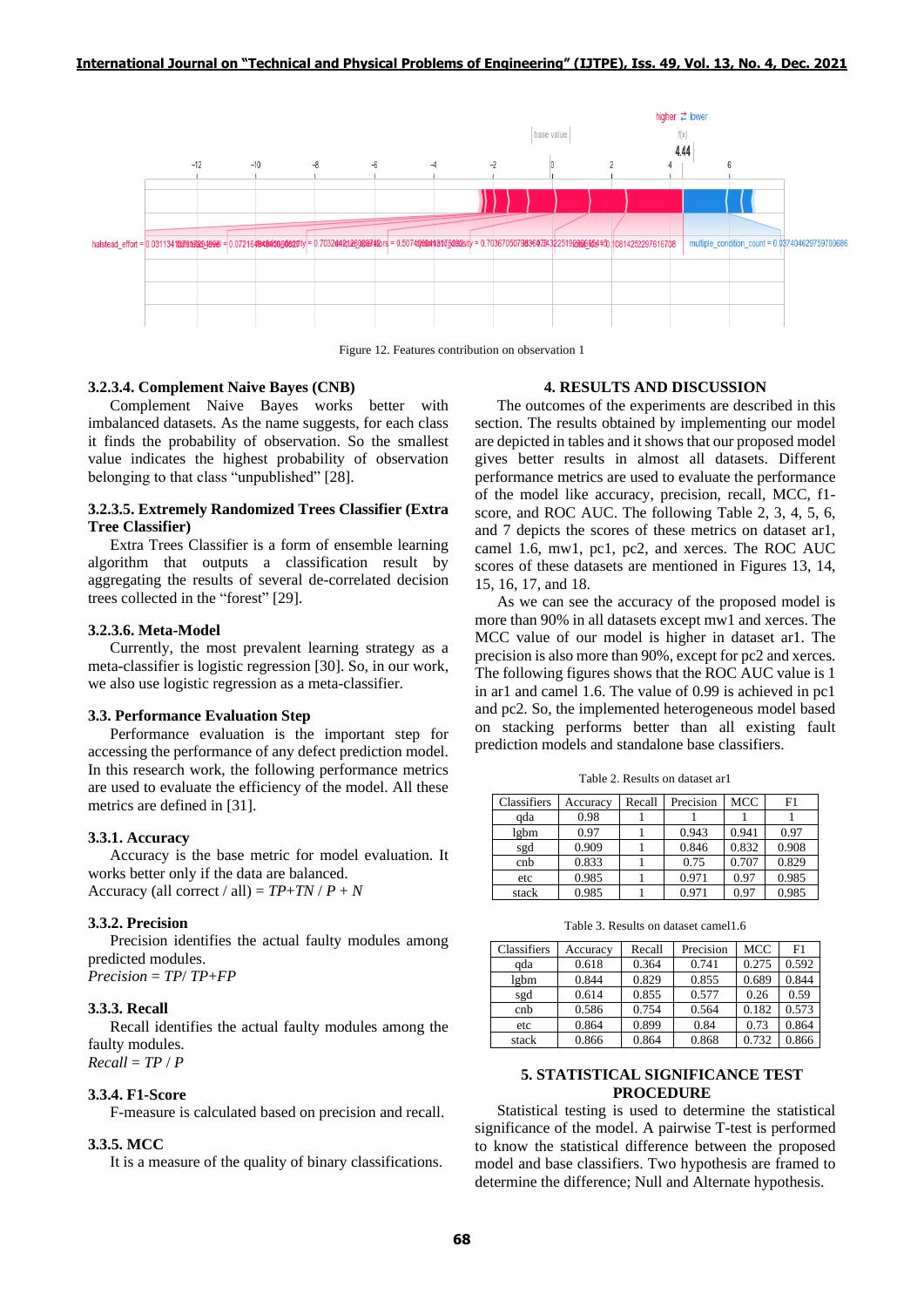## **International Journal on "Technical and Physical Problems of Engineering" (IJTPE), Iss. 49, Vol. 13, No. 4, Dec. 2021**

Figure 13. AUC values on dataset ar1 Figure 14. AUC values on dataset camel1.6

| Classifiers | Accuracy | Recall | Precision | MCC   | F <sub>1</sub> |
|-------------|----------|--------|-----------|-------|----------------|
| qda         | 0.618    | 0.364  | 0.741     | 0.275 | 0.592          |
| lgbm        | 0.844    | 0.829  | 0.855     | 0.689 | 0.844          |
| sgd         | 0.596    | 0.268  | 0.782     | 0.256 | 0.548          |
| cnb         | 0.586    | 0.754  | 0.564     | 0.182 | 0.573          |
| etc         | 0.873    | 0.908  | 0.848     | 0.747 | 0.873          |
| stack       | 0.86     | 0.851  | 0.866     | 0.719 | 0.86           |

| Classifiers | Accuracy | Recall | Precision | MCC   | F1    |
|-------------|----------|--------|-----------|-------|-------|
| qda         | 0.67     | 0.395  | 0.878     | 0.407 | 0.643 |
| lgbm        | 0.956    | 0.964  | 0.949     | 0.913 | 0.956 |
| sgd         | 0.794    | 0.994  | 0.711     | 0.642 | 0.786 |
| cnb         | 0.65     | 0.466  | 0.738     | 0.324 | 0.638 |
| etc         | 0.969    | 0.981  | 0.959     | 0.939 | 0.969 |
| stack       | 0.968    | 0.974  | 0.962     | 0.935 | 0.968 |









Table 4. Results on dataset mw1 Table 5. Results on dataset pc1

| Classifiers | Accuracy | Recall | Precision | MCC   | F1    |
|-------------|----------|--------|-----------|-------|-------|
| ada         | 0.67     | 0.395  | 0.878     | 0.407 | 0.643 |
| lgbm        | 0.956    | 0.964  | 0.949     | 0.913 | 0.956 |
| sgd         | 0.794    | 0.994  | 0.711     | 0.642 | 0.786 |
| cnb         | 0.65     | 0.466  | 0.738     | 0.324 | 0.638 |
| etc         | 0.969    | 0.981  | 0.959     | 0.939 | 0.969 |
| stack       | 0.968    | 0.974  | 0.962     | 0.935 | 0.968 |

Table 6. Results on dataset pc2 Table 7. Results on dataset xerces

| Classifiers | Accuracy | Recall | Precision | MCC      | F1    |
|-------------|----------|--------|-----------|----------|-------|
| qda         | 0.375    | 0.522  | 0.398     | $-0.257$ | 0.361 |
| lgbm        | 0.449    | 0.403  | 0.435     | $-0.105$ | 0.447 |
| sgd         | 0.485    | 0.925  | 0.488     | $-0.033$ | 0.367 |
| cnb         | 0.471    | 0.448  | 0.462     | $-0.06$  | 0.47  |
| etc         | 0.493    | 0.493  | 0.485     | $-0.015$ | 0.493 |
| stack       | 0.449    | 0.478  | 0.444     | $-0.102$ | 0.448 |



 $1.0$  $0.8$ **True Positive Rate**  $0.6$ QuadraticDiscriminantAnalysis (AUC = 0.87)  $0.4$ LGBMClassifier (AUC = 0.99) SGDClassifier (AUC = 0.88)  $0.2$ ComplementNB (AUC = 0.71) ExtraTreesClassifier (AUC = 0.99) StackingClassifier (AUC = 0.99)  $0.0$  $0.0$  $0.2$  $0.4$  $0.6\,$  $0.8$  $1.0$ False Positive Rate



Figure 17. AUC values on dataset pc2 Figure 18. AUC values on dataset xerces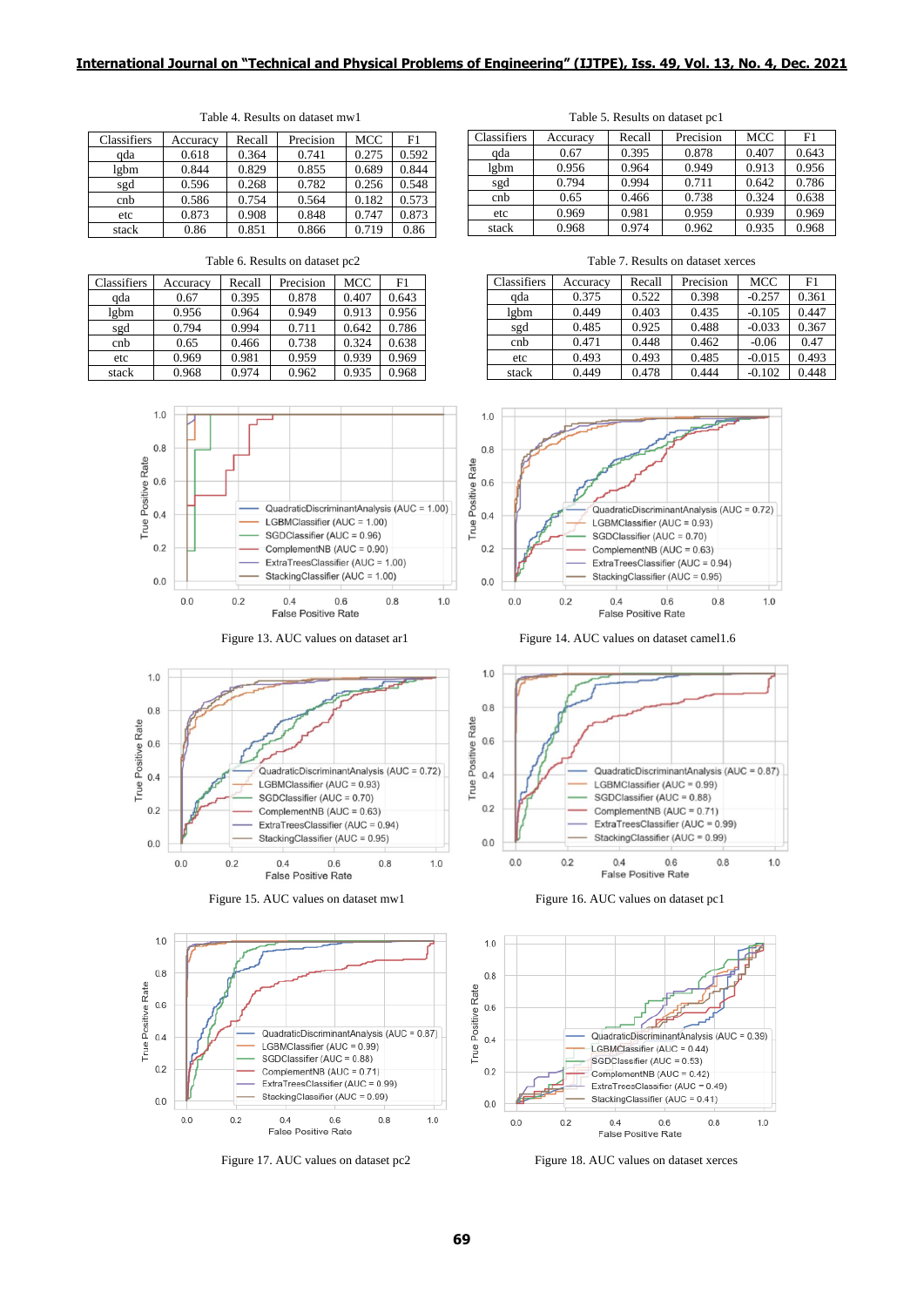A) Null hypothesis H0: H0 signifies there is no performance difference between the proposed model and standalone base classifiers.

B) Alternate Hypothesis H1: H1 signifies there is a significant performance difference between the proposed model and standalone base classifiers. To find the statistical significance of the model, we use the "T-test and F-test procedure". Figure 19 shows the boxplot of the mean difference between the proposed model and individual base classifiers. The mean value of the proposed model is better than base classifiers. Table 8 shows the pairwise t-test results on all datasets. The bold values show the significant statistical difference between the proposed model and base classifiers. Table 9 shows the f-value based on the accuracy of all datasets. The f-value of 11.149 is higher so the difference is significant.



Figure 19. Mean scores of PM in comparison with B

Table 8. Pairwise T-test between PM and BC

|        | Pairwise T-test based on Accuracy values |                |  |  |  |  |
|--------|------------------------------------------|----------------|--|--|--|--|
| Pairs  | P-Value                                  | Statistic      |  |  |  |  |
| pair 1 | 0.012218                                 | 3.832349325    |  |  |  |  |
| Pair 2 | 0.005551                                 | 4.656203156    |  |  |  |  |
| pair 3 | 0.023349                                 | 3.224474649    |  |  |  |  |
| pair 4 | 0.009919                                 | 4.040390789    |  |  |  |  |
| pair 5 | 0.411282                                 | $-0.896057871$ |  |  |  |  |

Table 9. F-test between proposed model and Base Classifier

| F-test based on all performance metrics |                   |             |  |  |
|-----------------------------------------|-------------------|-------------|--|--|
| Metric                                  | F-Value<br>Result |             |  |  |
| Accuracy                                | 11.149            | Significant |  |  |

# **6. THREATS TO VALIDITY**

In this research work, we have used real world dataset. Due to versatile nature of software it can be related to any domain and the performance of model is highly dependent on data. As a result, outcomes in these datasets may not be generalizable. Moreover, to determine the model's statistical significance we have used T-test and F-test. Others may use Friedman or Kruskal Wallis tests. It depends on the researcher's experimental purpose.

Another concern is the choice of classifiers in building heterogeneous fault prediction models. Other classifiers can be used to build the model and definitely the results will be different.

# **7. CONCLUSION AND FUTURE SCOPE**

The main goal of this study is to implement the heterogeneous ensembling technique with a novel SHAP feature selection technique. The reason behind performing this study is predict minority faults that always remains undetected and becomes the primary cause of failure. To the best of my knowledge, all fault prediction studies implemented to date have used feature selection based on global interpretability. None of the studies focused on the concept of local interpretability. SHAP is the only feature selection technique that works on local interpretability. The intuition behind using heterogeneous classifiers is the unique property of each classifier in detecting different faults. So, we implemented a combined model that focuses on data quality as well as the application of heterogeneous classifiers. The results proved that, except for dataset Xerces, our proposed methodology outperforms in all datasets than existing frameworks.

This work can be extended by building same heterogeneous model with different sets of classifiers and results of this model can be used for comparison. Moreover, different feature selection and feature engineering techniques can be used and can be implemented on different datasets.

#### **REFERENCES**

[1] "IEEE Standard Glossary of Software Engineering Terminology", IEEE Std 610.12-1990, pp. 1-84, 31 Dec. 1990.

[2] M. Zhao, C. Wohlin, N. Ohlsson, M. Xie, "A comparison between software design and code metrics for the prediction of software fault content", Information and Software technology, Issue 14, Vol. 40, pp. 801-809, 1998. [3] I.H. Laradji, M. Alshayeb, L. Ghouti, "Software defect prediction using ensemble learning on selected features", Information and Software Technology, Vol. 58, pp. 388- 402, 2015.

[4] C. Pak, T.T. Wang, X.H. Su, "An empirical study on software defect prediction using over-sampling by SMOTE", International Journal of Software Engineering and Knowledge Engineering, Issue 6, Vol. 28, pp. 811- 830, 2018.

[5] R. Shatnawi, "Improving software fault-prediction for imbalanced data", International conference on innovations in information technology (IIT), IEEE, Abu Dhabi, UAE, 20 March 2012.

[6] C. Catal, B. Diri, "Investigating the effect of dataset size, metrics sets, and feature selection techniques on software fault prediction problem", Information Sciences, Issue 8, Vol. 179, pp. 1040-1058, 29 March 2009.

[7] K. Gao, T. M. Khoshgoftaar, H. Wang, N. Seliya, "Choosing software metrics for defect prediction: an investigation on feature selection techniques", Software: Practice and Experience,Iss. 5, Vol. 41, pp. 579-606, 2011. [8] D. Dataman, "Explain Your Model with the SHAP Values", Towards Data Science, Sept. 2019, https://towardsdatascience.com/explain-your-model-withthe-shap-values-bc36aac4de3d.

[9] D. Bowes, T. Hall, J. Petric, "Software defect prediction: do different classifiers find the same defects?", SoftwareQualityJournal,Iss.2,Vol.26, pp. 525-552, 2018. [10] T. Li, L. Yang, K. Li, J. Zhai, "An Intelligent Fusion Algorithm and Its Application Based on Subgroup Migration and Adaptive Boosting", Symmetry, Issue 4, Vol. 13, pp. 569, 2021.